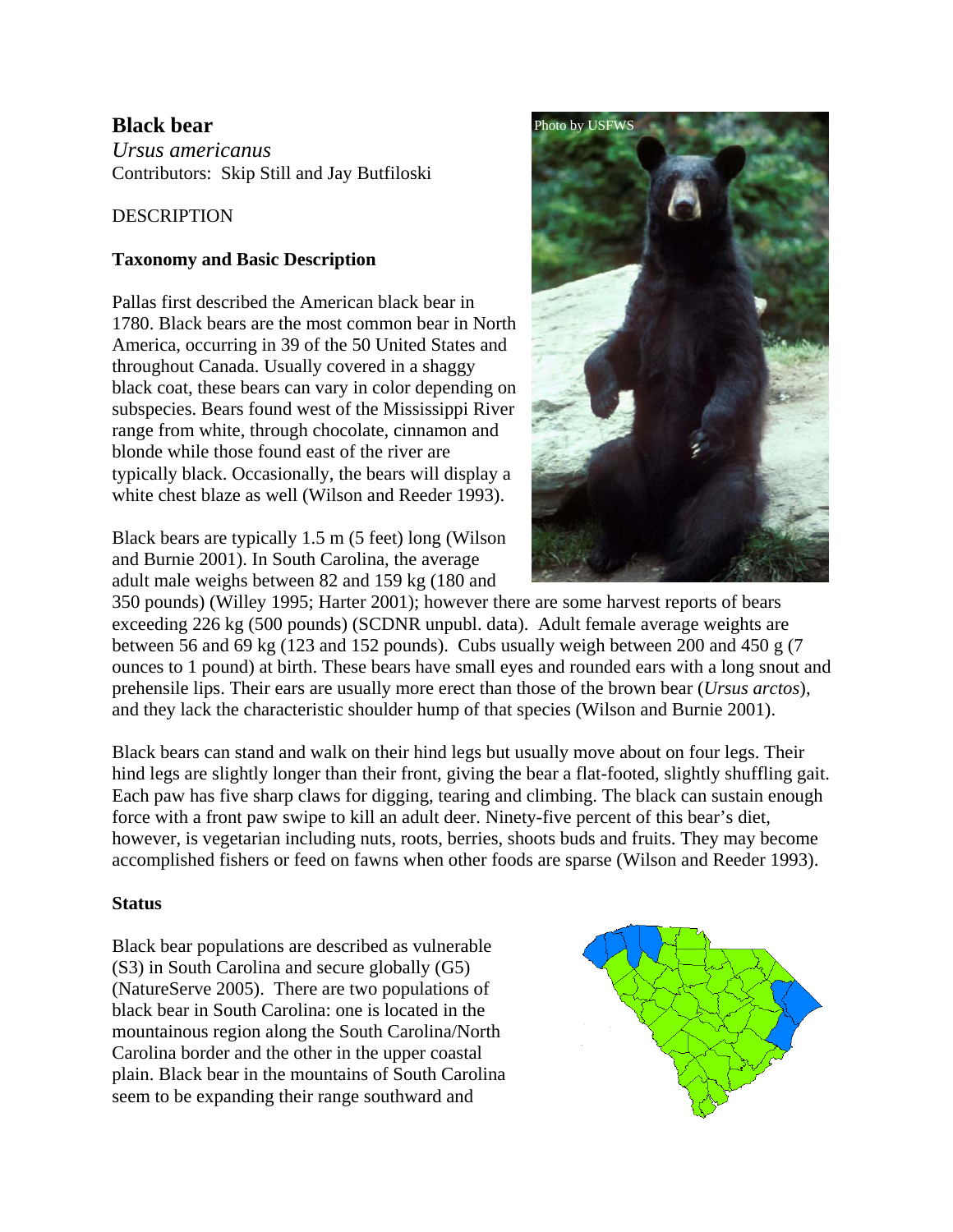westward and their population is increasing. The upper coastal plain population is presently stable. However, loss of viable habitat through land conversion threatens the status of this species within South Carolina.

## POPULATION SIZE AND DISTRIBIUTION

The mountain black bear population of South Carolina is located primarily in Oconee, Pickens, Greenville and Spartanburg Counties; the coastal population is found in Georgetown and Horry Counties.

In 1999, a study was initiated to determine general biological characteristics of black bears in the northern coastal plain of South Carolina. With known movements of captured bears into North Carolina and suspected movements of North Carolina bears into South Carolina, researchers felt this population estimate was low (Harter 2001). There were 25 and 19 road kills in the coastal area for 2003 and 2004, respectively. Forty-nine complaints resulted in one bear relocation in the lowcountry in 2004 with no data available for 2003.

Black bear populations in the upstate region of South Carolina are increasing and expanding. A recently completed interstate and interagency study conducted in a section of the mountains of North Carolina, South Carolina and Georgia indicated a preliminary population estimate of approximately one bear per square mile. (Settlage et al. 2004) This study would indicate that approximately 900 bears are located in the upstate. Previous estimates had been 300 to 500 bears.

There are an estimated 200 to 250 bears established in roughly 300,000 acres of occupied bear habitat in Horry, Georgetown and Marion Counties. Of that habitat, around 44,000 acres is protected property; however, these acres are scattered and disjunct (Jamie Dozier SCDNR, pers. comm.).

# HABITAT AND NATURAL COMMUNITY REQUIREMENTS

In coastal South Carolina, bears typically use early successional areas, bottomland hardwoods or mixed pine-hardwoods as well as Carolina bays. Areas used less often include upland hardwoods, pine plantations, existing developments or areas currently being developed.

The average home ranges of males and females in South Carolina were found to be significantly different in the coastal plain study (Harter 2001). Male home ranges averaged 80.1  $\text{km}^2$  (19,793 acres<sup>2</sup>) and female home ranges averaged 30.4  $\text{km}^2$  (7,512 acres<sup>2</sup>). Movement data also indicated that all bears reduced home range size during winter months. Average home range size was reduced 70 percent (67 percent for males and 76 percent for females) during winter months. Even though home ranges were reduced, bears continued to move throughout the year.

Home range size for the upstate population was 44.1  $\text{km}^2$  (10,897 acres<sup>2</sup>) for males and 16.6  $\text{km}^2$  $(4,102 \text{ acres}^2)$  for females (Butfiloski 1996). Female bears in the upstate population utilized young yellow poplar stands less than 10 years old and riparian zones 30 to 50 years old more often than expected and used yellow poplar stands 11 to 30 years old and pine stands over 10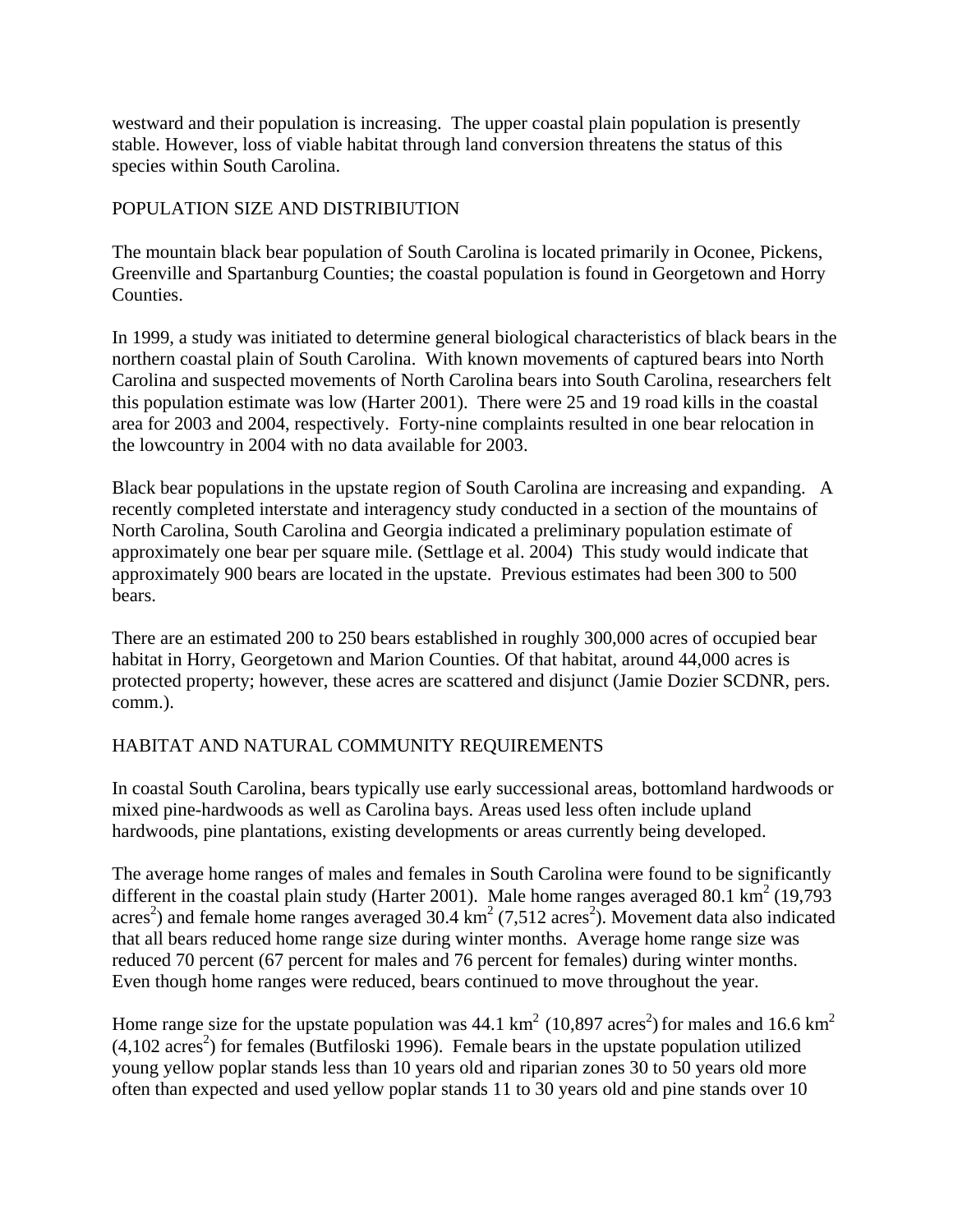years old less often than expected. Analysis of road disturbance indicated a significantly greater presence of bears within 500 meters of primary logging roads in the study area before the roads were opened than after the public was allowed in the area (Butfiloski 1996).

#### **CHALLENGES**

The primary challenge to South Carolina's bear population appears to be residential and commercial development. Human populations in the counties with existing bear populations grew 20.1 percent from 1990 to 2000. Persons per square mile averaged 213.4. Thirty-three percent of the human populations in the six counties mentioned live in a rural environment (SC Statistical Abstract 2005; US Census Bureau). Humans have varying reactions to bears but generally do not tolerate bear activity near residential or commercial development. Bear hunting has also been controversial in many states (Maryland and New Jersey Status Reports 2003).

The coastal bear population is becoming more fragmented due to highway construction, urbanization and general development. More protected contiguous acreage is available for the mountain population but human population growth and subsequent development adjacent to and between these properties may preclude expansion and fragment the population. Some areas of the state offer good bear habitat but are isolated from current bear populations by development.

Education of the general public is the key component to bear population expansion and, in some areas, survival. While bear learn to live with people, people have a hard time living around bears. Educational programs, bear-proof demonstration kits and displays and brochures are all effective.

### CONSERVATION ACCOMPLISHMENTS

South Carolina Department of Natural Resources (SCDNR) personnel have successfully cooperated with sportsmen groups, industry, other state and federal agencies and universities to enhance black bear habitat and conduct black bear research and management in South Carolina. Cooperative efforts have included hard and soft mast surveys, black bear scent station surveys, black bear trapping and research, DNA research and analysis, nuisance bear control, bear related legislation, co-sponsoring bear related meetings, wildlife management area litter collection, educational and nature related youth events, youth hunting opportunities and shrub plantings. South Carolina is also a member of the Southern Appalachian Black Bear Study Group with three nearby states (Georgia, North Carolina and Tennessee). This group meets to discuss and monitor bear related research and activities. SCDNR acted as a leader in many of these activities but were also a cooperator in many others. Many individuals within these groups were knowledgeable of local fauna and flora. Cooperative projects satisfied their need to be actively associated with enhancing the black bear and generally aligned them with SCDNR. Cooperators were also more inclined to protect the resource they actively surveyed and managed. Data collected has been consistent with SCDNR data collection and no known data bias has occurred. Benefits to the SCDNR included the ability to draw upon local knowledge, funding, constituency support, interaction with other knowledgeable groups, education, area protection and enhanced data. Cooperator benefits included interaction with SCDNR personnel, educational opportunities, publicity, hands on projects, improved public image and increased industry employee moral.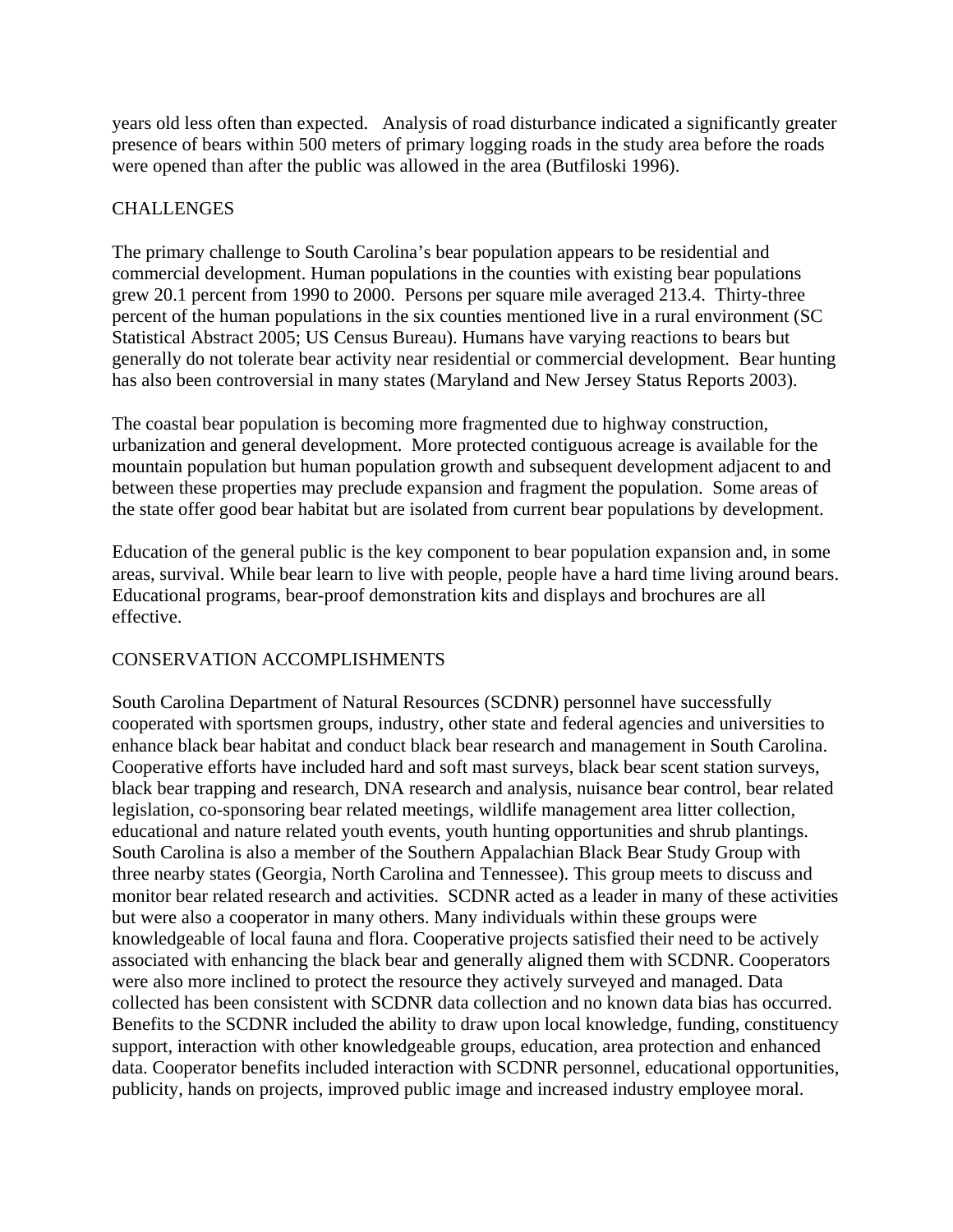Cooperation with other state and federal agencies has allowed for a pooling of data, manpower and equipment, funding opportunities and information sharing. Cooperators included US Forest Service, Clemson University, University of Tennessee, Georgia Department of Natural Resources, Tennessee Wildlife Resources Agency and North Carolina Department of Environment and Natural Resources, South Carolina Department of Parks, Recreation and Tourism, South Carolina Department of Transportation, Upper South Carolina Bearhunters and Houndsmen Association, Oconee County Bearhunters, South Carolina Sporting Protection League, Duke Power Company, Crescent Resources, Fluor Daniel Company, Davis and Floyd Inc., Hobbs & Upchurch Company and local Boy Scout troops. These activities and cooperators have greatly enhanced knowledge and habitats related to the black bear in South Carolina.

SCDNR personnel in cooperation with the National Wild Turkey Federation, US Forest Service, and others annually plant approximately 50 acres of wildlife openings in bear range. About 250,000 acres of bear habitat in South Carolina is publicly owned. Considerable work has been completed to improve access roads in the Jocassee Gorges, which is a 32,000-acre area owned by SCDNR. SCDNR personnel serve on the Southern Appalachian Black Bear Committee and the Southeastern Black Bear Committee. Posters on "Cooperative Black Bear Management Activities of the South Carolina Department of Natural Resources" were presented at the International Bear Conference and the Southeastern Association of Wildlife and Freshwater Fisheries Conference during 2004.

SCDNR was also part of a multi-state and agency research project to look at the effectiveness of DNA sampling to monitor black bear abundance in the southern Appalachians. Partners included the natural resource agencies of Georgia, North Carolina, and Tennessee as well as the University of Tennessee, US Geological Survey and US Forest Service. This pilot study was initiated during the summer of 2003 to determine whether genetic sampling for population estimation was feasible and to develop appropriate sampling regimes to obtain desired levels of precision. The overall goal of this study was to establish the proper sampling regimes and protocols for the southern Appalachian region and provide baseline population abundance estimates. The study area was divided into two sections based on relative densities of black bears in the region, the northern study area in the northwest portion of Great Smoky Mountains National Park in Tennessee and the southern study area on national forest lands in Georgia, South Carolina and North Carolina. Hair-sample sites consist of a barbed-wire enclosure with bait. Sites were checked for samples once a week for ten weeks and each hair sample with more than five hairs was collected. Twenty-eight of these sample sites were located in South Carolina. Results of this study should be available during the summer of 2005. A poster entitled "Effectiveness of DNA Sampling to Monitor Black Bear Abundance in the Southern Appalachians" (Settlage et al. 2004) was presented at the Southeastern Association of Wildlife and Freshwater Fisheries Conference. Results of this study indicated approximately one bear per square mile.

The vast majority of survey, study, cooperative efforts and research in South Carolina have been done in the upstate area. The Harter study (2001) has been the only major study completed on coastal bear. Various survey techniques have been tried with little success on the coastal population. New methodologies such as the DNA studies may be successful but are expensive and time consuming.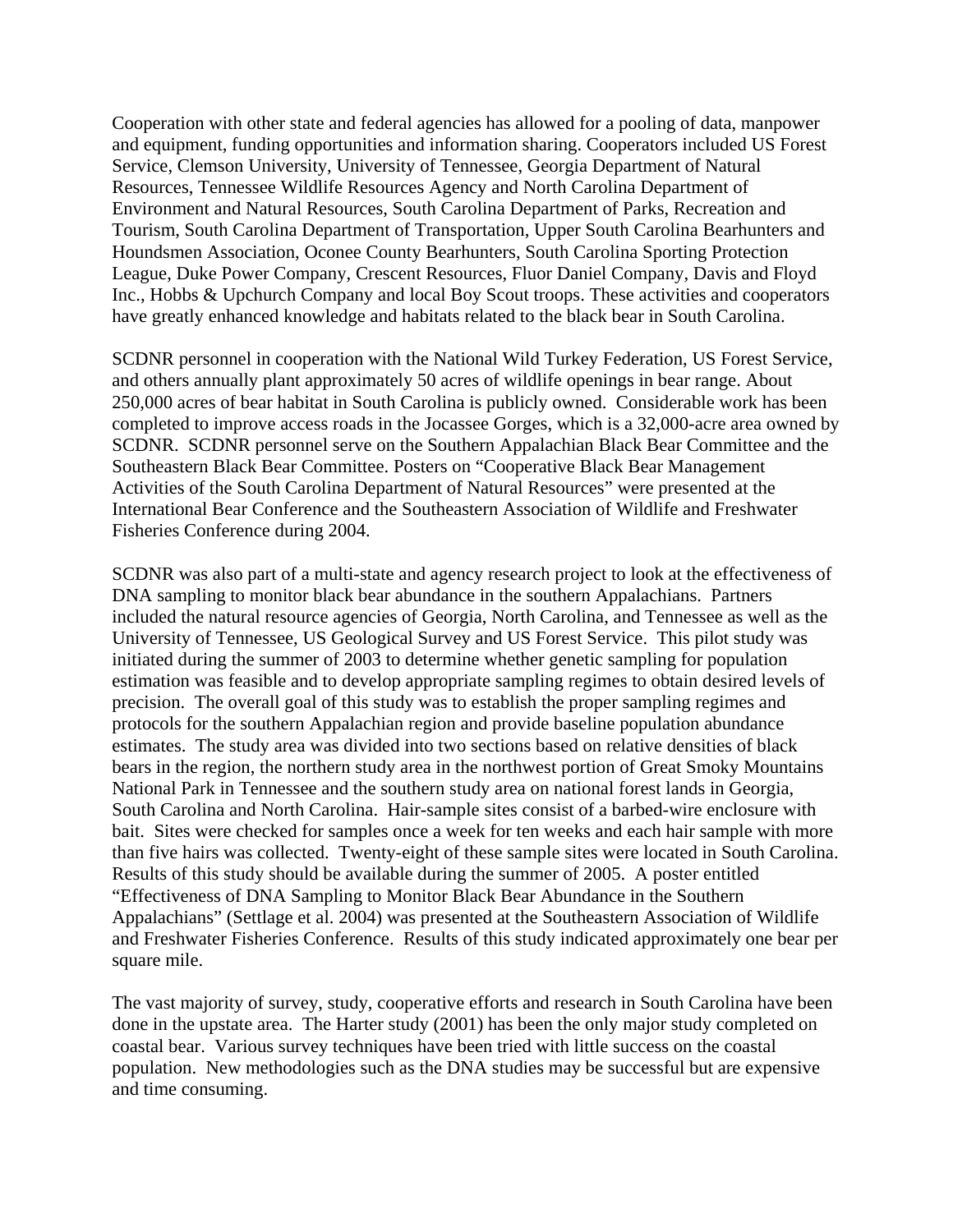#### CONSERVATION RECOMMENDATIONS

- Distribute educational brochures and posters.
- Place bear-proof trashcans and food lockers at all public facilities in bear habitat.
- Consider initiation of a program encouraging private housing and industry in bear areas to use bear-proof trashcans and food lockers.
- Continue or initiate DNA studies of bear populations in both the coastal plain and mountain ecoregions.
- Initiate studies of bear travel corridors in the coastal plain and zone ecoregions.
- Consider land acquisition to connect isolated populations of black bear.
- Consider a multi-phase project of repatriation of bear to other regions of the state including efforts to survey human concerns and education of landowners. Facilitate such repatriation with long-term monitoring.

#### MEASURES OF SUCCESS

A reduction in nuisance complaints would indicate a successful education program. Bear sightings and reproduction in other areas would suggest an expanding population. Use of bearproof containers could be easily measured through survey. Repatriation success could be measured in successfully reproducing bear that are staying in the repatriation area without sufficient human conflict.

#### LITERATURE CITED

- Butfiloski, J.W. 1996. Home range, movements and habitat utilization of female black bears in the mountains of South Carolina. M.S. Thesis, Clemson University. Clemson, South Carolina. 53 pp.
- Carr, P.C. and K. Burguess. 2003, New Jersey Status Report, 17th Eastern Black Bear Workshop. Stanton, New Jersey. Pp 65-76.
- Harter, H.W. 2001. Biology of black bears in the northern coastal plain of South Carolina. Thesis, Clemson University, Clemson, South Carolina. 89 pp.
- Spiker, H. 2003. Maryland Status Report; 17th Eastern Black Bear Workshop. Stanton, New Jersey. Pp 44-46.
- Willey, R.D. 1995. Population dynamics and denning ecology of black bears in the mountains of South Carolina. M.S. Thesis, Clemson University. Clemson, South Carolina. 56 pp.
- Wilson, D.E., and D.M. Reeder (eds). 1993. Mammal Species of the World. Smithsonian Institution Press, 1206 pp.
- Wilson, D.E. and D. Burnie (eds). 2001. Animal: the definitive visual guide to the world's wildlife. New York: D.K. Publishing. 624 pp.